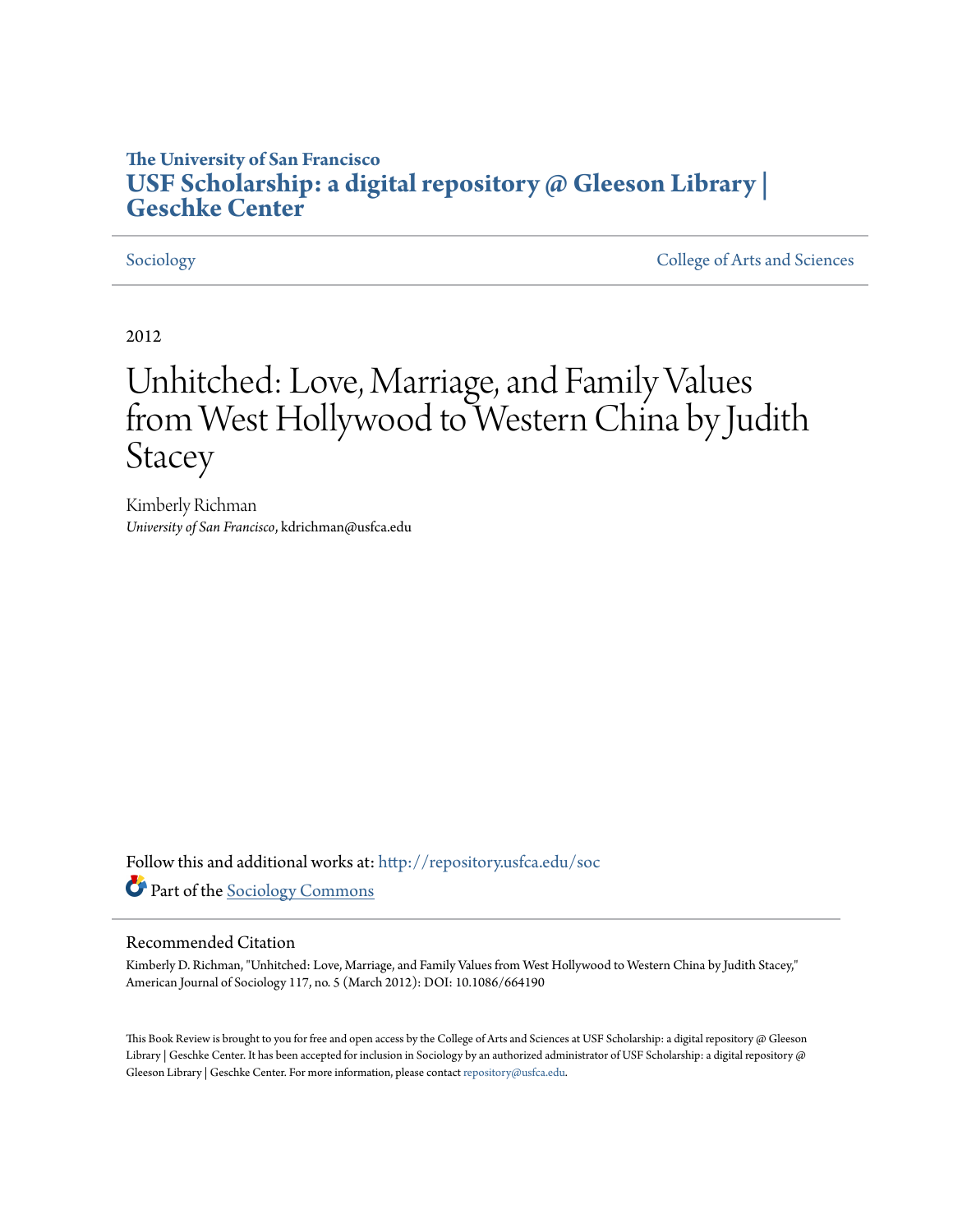#### American Journal of Sociology

urban episodes of antigay violence, such as Matthew Shepard's brutal murder on the outskirts of Laramie, Wyoming, or Brandon Teena's similarly gruesome fate in Humboldt, Nebraska. Are such historical cases within or beyond the purview of metronormativity? And will this concept resonate for the countless LGBTQ youth who continue to be bullied and beaten today?

Herring's writing is so smart and edgy that you will want to believe him, even if he sometimes assembles interpretive skyscrapers from invalid or incomplete evidence. Thus, the value of this book lies principally in the provocative conceptual tools it offers to articulate the roadblocks and raptures of queer migrations.

*Unhitched: Love, Marriage, and Family Values from West Hollywood to Western China*. By Judith Stacey. New York: New York University Press, 2011. Pp. xii275. \$27.95.

Kimberly D. Richman *University of San Francisco*

Like the best sociology, Judith Stacey's *Unhitched* is part history, part cultural anthropology, part investigative journalism. Perhaps her most wide-ranging work to date, it examines a multitude of unconventional forms of family and love relationships, based on her ethnographic and interview research on kinship and intimacy patterns in the United States, South Africa, and China. More specifically, she investigates gay male intimacy and parenting in Los Angeles, polygamy and its varied forms in South Africa and the United States, and the unique family traditions of the Mosuo people in southwestern China. In each locale, Stacey undertakes what amounts to a miniethnography, conducting multiple interviews, observations, and extensive secondary research. She examines the role (or absence) of marriage, intimacy, and parenthood; cultural assumptions; and the historical context and public policy implications of each. In Los Angeles, she finds gay men living in a variety of both monogamous and polyamorous relationships, as well as some celibate, each negotiating his own terms in a way that suits his intimate and social needs—regardless of convention or legal status. She also finds planned gay-headed households that equally challenge what are often overly restrictive definitions of family. In making the leap from same-sex relationships to polygamy, Stacey bravely takes on the rhetorical elephant in the room of the modern marriage equality movement. Drawing on comparative data from polygamous pockets of the United States and from South Africa, where certain forms of polygamy (in addition to same-sex marriage) are legal, she dispels many myths about polygamy and offers a compelling and unexpected analysis of the "slippery slope" argument posited by same-sex marriage opponents (and denied by its advocates)—that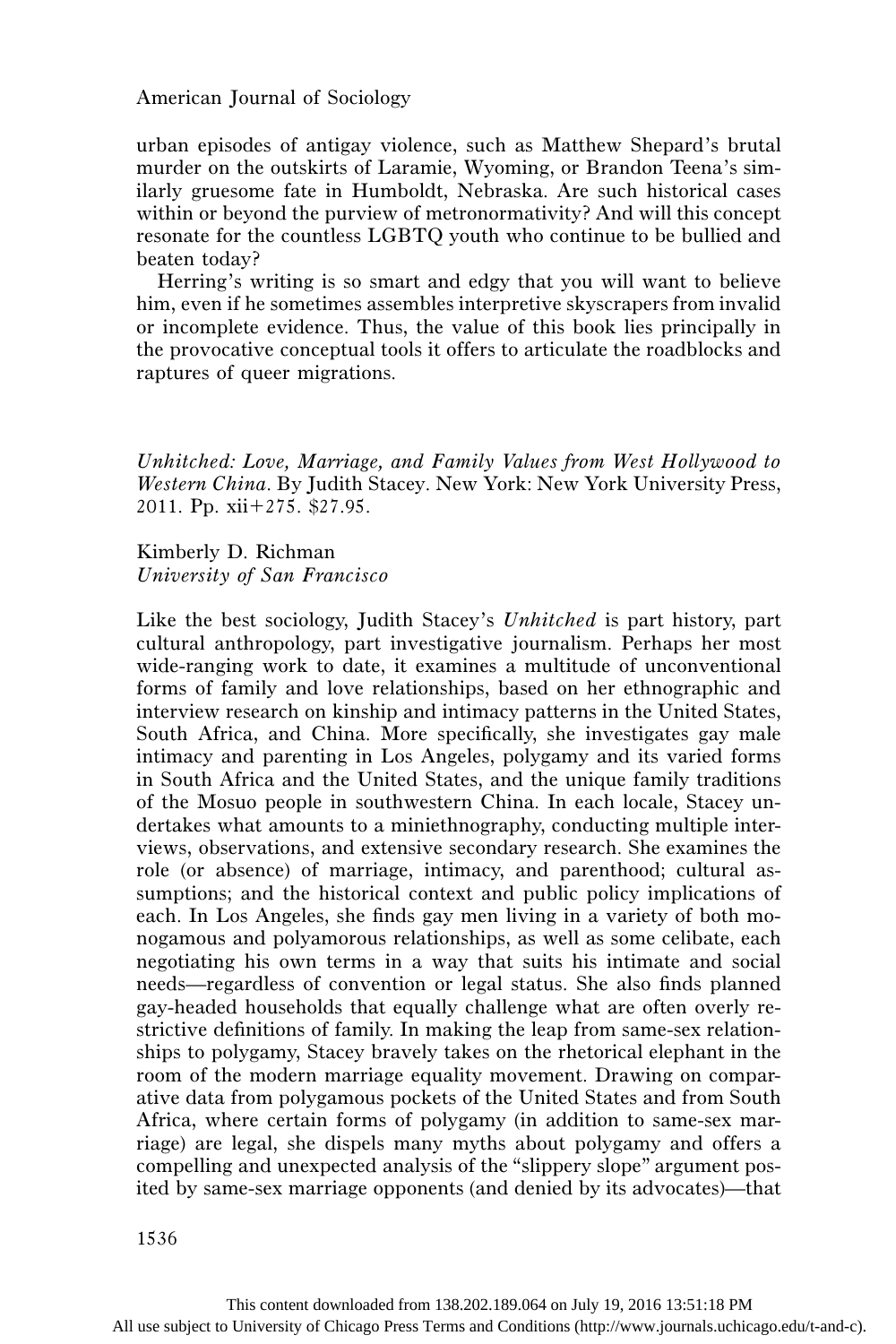legalizing same-sex marriage will lead to legalized polygamy. Finally, the author retreats to Lugo Lake in southwest China to examine the Mosuo practice of *tisese*, in which neither marriage, monogamy, cohabitation, nor patriarchy is or has historically been the norm.

In each locale, Stacey finds evidence of creative social arrangements that are sometimes legal and sometimes not, sometimes permanent and sometimes ephemeral, but almost universally contrary to the traditional western "norm." Her interviews and family histories confirm the "families of choice" phenomenon documented in gay and lesbian communities by prior scholarship (see Kath Weston's *Families We Choose: Lesbians, Gays, Kinship* [Columbia University Press, 1991]), but also reveal great diversity in her gay male subjects—inviting us to reconceptualize not only "family" but "fidelity." Despite the current relevance of this issue in the United States, however, I found her subsequent chapters on marriage (or its absence) in South Africa and China to be the most fascinating. In one of the more ironic findings based on her analysis of polygamy, her feminist commitment to expanding the palette of legal and social options for families and romantic ties leads the author to critique the monolithic marriage equality movement while at the same time offering qualified support for what she terms "principled polygamy," which may in some cases benefit the women involved. Stacey's final empirical chapter on the Mosuo of China—where the absence of marriage and nuclear parenting have had apparently zero negative effects—offers the coup de grâce to the assumption of monogamous marriage's universality.

What seems initially an impossible task of offering a coherent analysis of these varying social practices across the globe is accomplished by the author's weaving together these disparate strands into a compelling case for what she (and many feminist contemporaries) have been advocating for years—a far more nuanced attention to, and institutionalized support for, the diversity of the family form. Stacey states early on that she aims to debunk three particularly ubiquitous, and potentially harmful, assumptions: first, that marriage is both universal and necessary; second, that the nuclear heterosexual married family is optimal; and finally, that children's development is dependent on both a mother and a father. Some of these assumptions have already been well debunked in the social science literature; for example, Stacey's own prior work (Stacey and Timothy J. Biblarz, "[How] Does the Sexual Orientation of Parents Matter?" *American Sociological Review* 66 [2001]: 159–83) has been useful in shredding the myth that children are harmed by not having parents of both genders.

The first assumption, however, seems particularly intractable—perhaps because it is currently the dominant discourse on both the right *and* the left. Containing both a normative and an empirical question, it is easy for the former to eclipse the latter, given the intensity of debate and recent use of same-sex marriage as a political wedge issue. Stacey does not shy from the normative argument, but also deftly uncovers and deploys empirical evidence that refutes both the ubiquity and the universal necessity